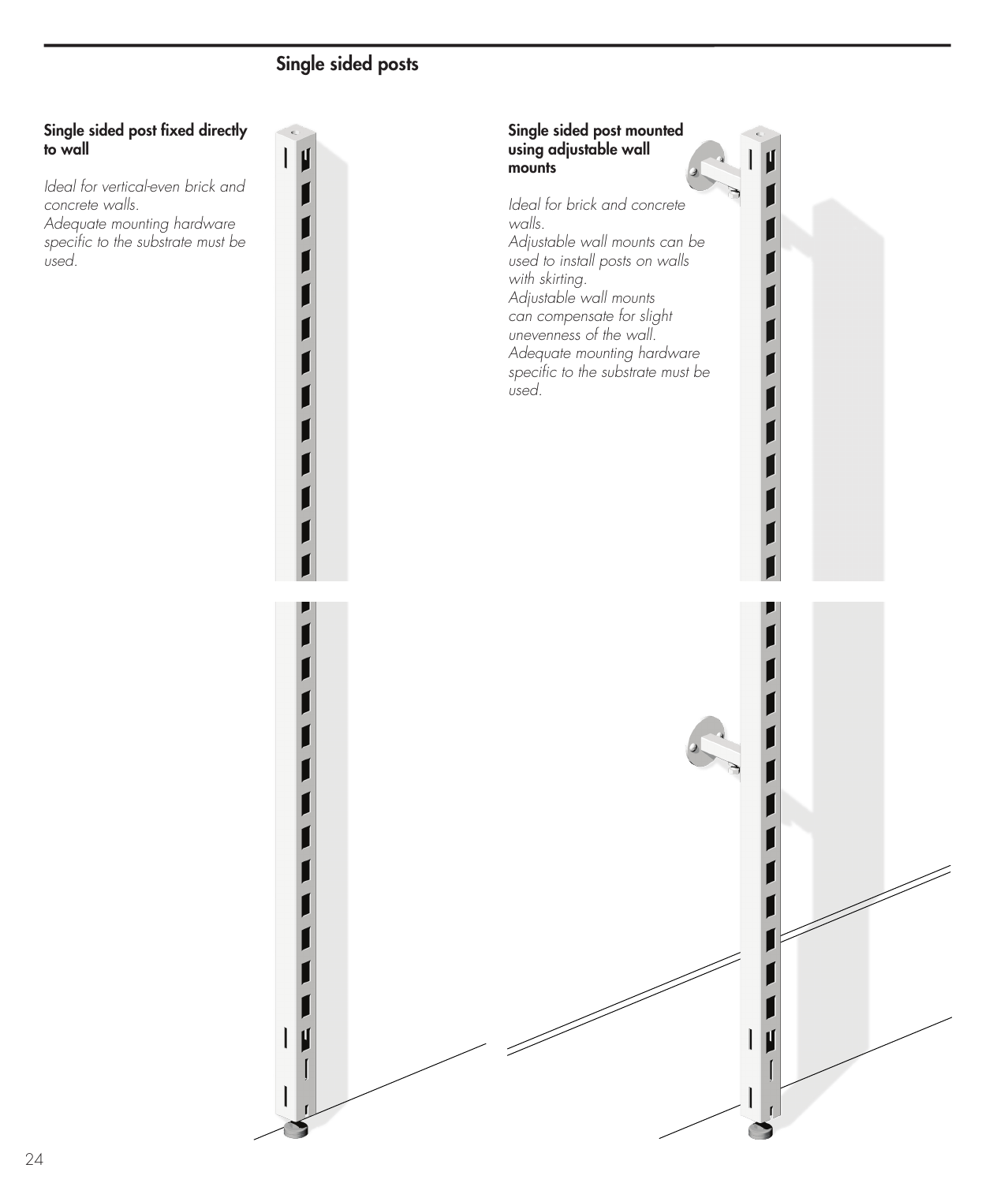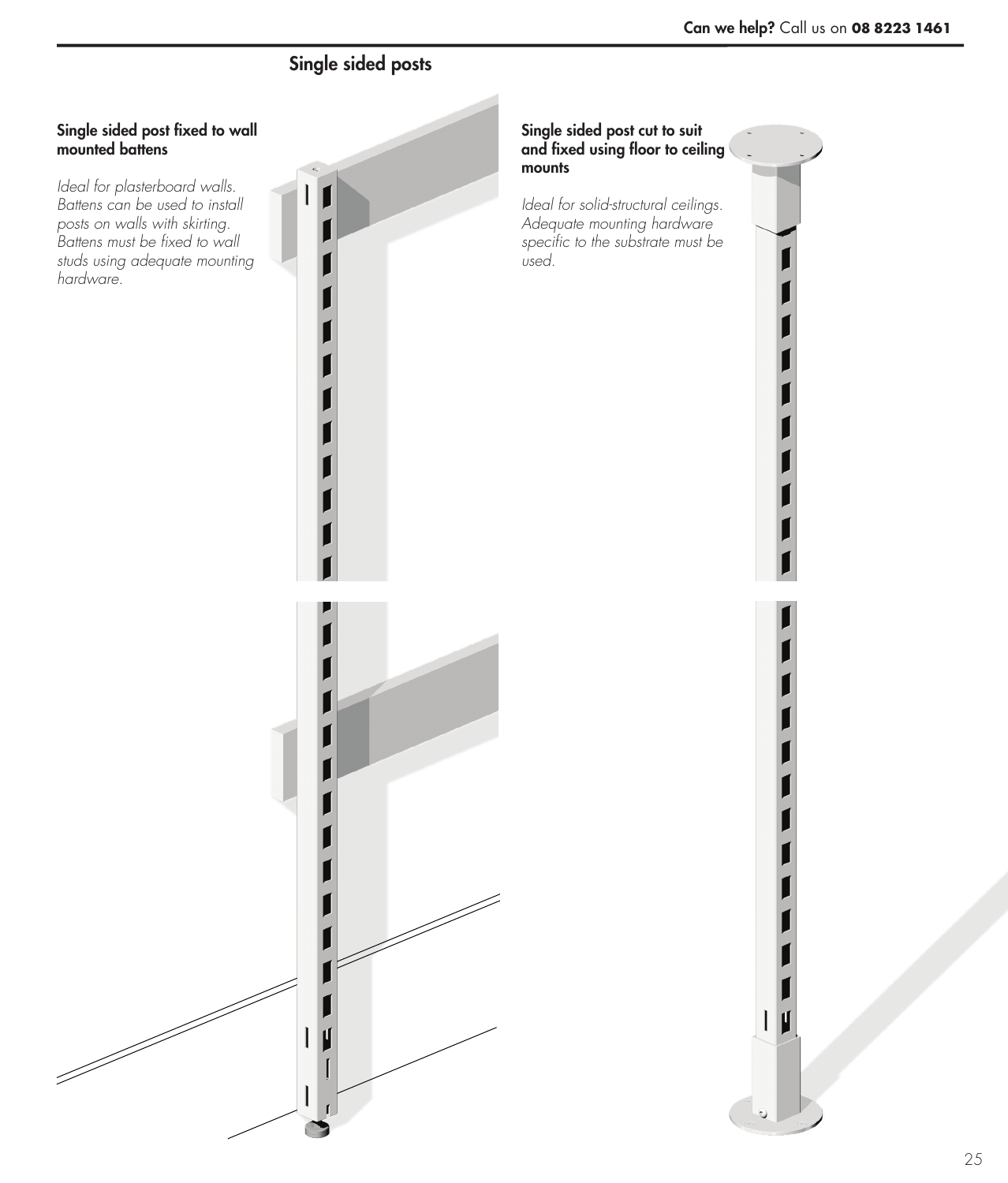| 3480 mm<br>E1135.4 |                              | Single sided post                                                                                                               | 3480 mm<br>E1135.4                                                                                              | 2920 mm<br>E1130.4                                                                                                                       |
|--------------------|------------------------------|---------------------------------------------------------------------------------------------------------------------------------|-----------------------------------------------------------------------------------------------------------------|------------------------------------------------------------------------------------------------------------------------------------------|
|                    |                              | 32 W × 32 mm D.<br>M10 thread at base of post<br>allows for optional castors.<br>Use post installation jigs to                  | White sand<br><b>WTS</b>                                                                                        | White sand<br><b>WTS</b>                                                                                                                 |
|                    |                              | precisely mount posts.<br>Peggie panels are not suitable                                                                        | <b>Black sand</b><br><b>BKS</b>                                                                                 | <b>Black sand</b><br><b>BKS</b>                                                                                                          |
|                    | 2920 mm<br>M<br>E1130.4<br>μ | for use on single sided posts that<br>use joining rails.<br>Castors to only be used on posts<br>strengthened with brace plates. | Each inc GST<br>Quantity<br>Saving<br>$1-9$<br>\$62.00<br>$10-49$<br>$8%$<br>\$57.00<br>$50+$<br>17%<br>\$52.00 | Each inc GST<br>Quantity<br>Saving<br>$\overline{\phantom{0}}$<br>$1-9$<br>\$55.00<br>10-49<br>\$49.00<br>10%<br>$50+$<br>24%<br>\$43.00 |
|                    |                              |                                                                                                                                 | Reward pricing Each inc GST<br>G \$52.00<br>$S$ \$57.00                                                         | Reward pricing Each inc GST<br>$S$ \$49.00<br>G\$43.00                                                                                   |
|                    |                              | 2360 mm<br>2360 mm<br>ĥ                                                                                                         | Chrome<br>CH                                                                                                    | Chrome<br><b>CH</b>                                                                                                                      |
|                    | ١ø                           | ロロロ<br>E1124<br>E1124.4<br>Id<br>þ                                                                                              | $1-9$<br>\$80.00<br>$\overline{\phantom{a}}$<br>10-49<br>$6\%$<br>\$75.00<br>$50+$<br>\$70.00<br>13%            | $1-9$<br>\$75.00<br><sup>-</sup><br>$7%$<br>10-49<br>\$70.00<br>14%<br>$50+$<br>\$65.00                                                  |
|                    |                              | Id<br>١ø<br>Id<br>$\frac{1}{\beta}$<br>١ø                                                                                       | Reward pricing Each inc GST<br>G \$70.00<br>$S$ \$75.00                                                         | Reward pricing Each inc GST<br>$G$ \$65.00<br>$S$ \$70.00                                                                                |
|                    | ١U                           | Id<br>þ<br>Ia<br>۱۵<br>Ia<br>۱۵                                                                                                 | 1800 mm<br>E1118.4                                                                                              |                                                                                                                                          |
|                    |                              | ١ø<br>١ø<br>Id<br>١ø<br>١a                                                                                                      | <b>Completed Formand Formand</b><br>1480 mm                                                                     |                                                                                                                                          |
|                    |                              | Id<br>Id<br>Id<br>Id<br>IO<br>Ia                                                                                                | E1115.4                                                                                                         |                                                                                                                                          |
|                    | ١U                           | i<br>D                                                                                                                          | ロロロ                                                                                                             | 1240 mm<br>E1112.4                                                                                                                       |
|                    |                              | j<br>D                                                                                                                          |                                                                                                                 |                                                                                                                                          |
|                    |                              |                                                                                                                                 |                                                                                                                 | 32 mm                                                                                                                                    |
|                    |                              |                                                                                                                                 |                                                                                                                 | 14 mm                                                                                                                                    |
|                    |                              |                                                                                                                                 |                                                                                                                 | mm                                                                                                                                       |
|                    |                              |                                                                                                                                 | $\sqrt{2}$                                                                                                      | 1:1<br>32<br>۱ø<br>Ш                                                                                                                     |
|                    |                              |                                                                                                                                 |                                                                                                                 | <b>G</b> Gold reward pricing<br>S Silver reward pricing                                                                                  |

IJ